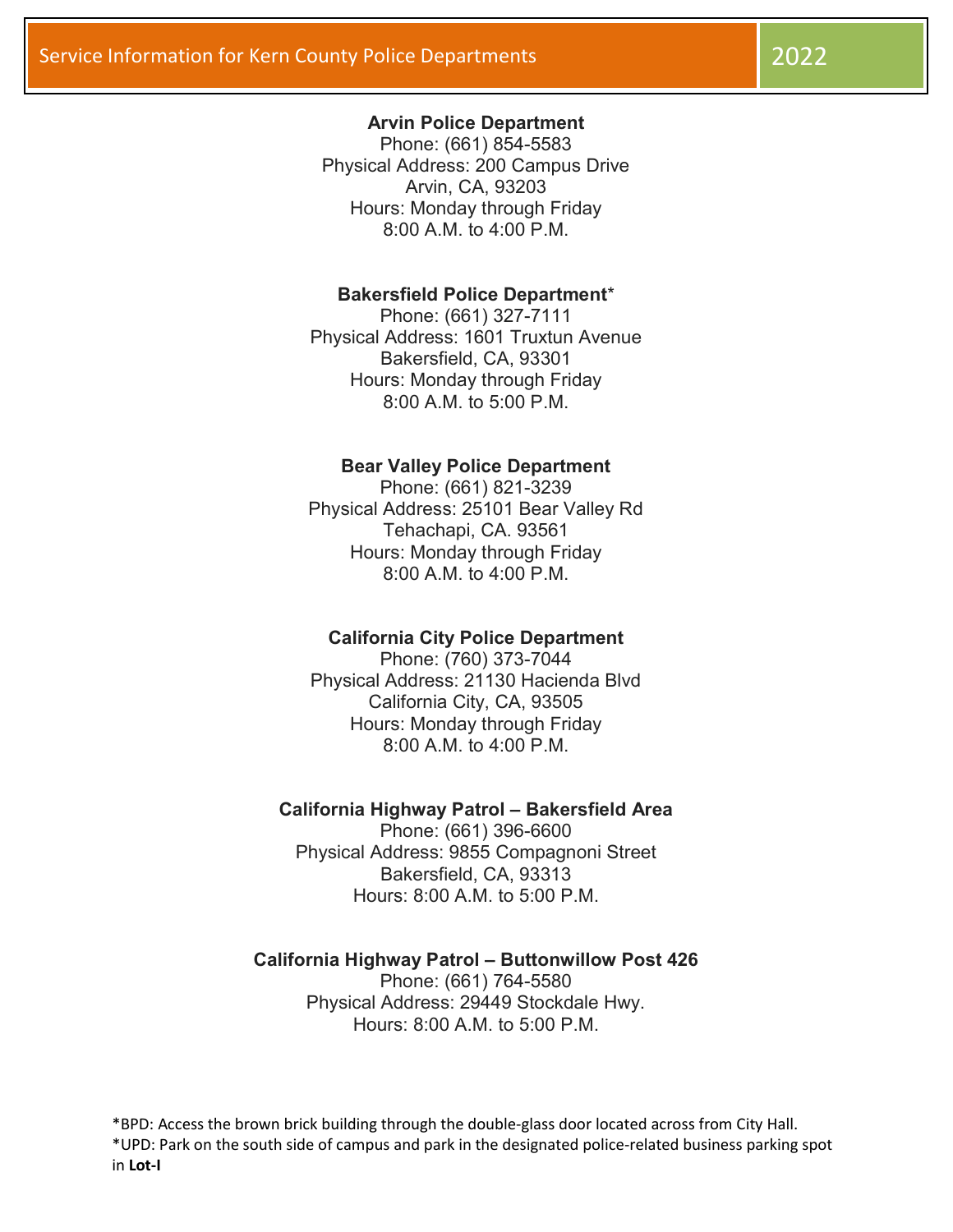# California Highway Patrol – Fort Tejon Area

Phone: (661) 248-6655 Physical Address: Lebec, Ca, 93243 Hours: 8:00 A.M. to 5:00 P.M.

# California Highway Patrol – Grapevine Inspection Facility

Phone: (661) 858-2540 Physical Address: 32829 Interstate 5 Lebec, CA, 93243 Hours: 8:00 A.M. to 5:00 P.M.

## California Highway Patrol – Mojave Area

Phone: (661) 823-5500 Physical Address: 1313 Highway 58 Hours: 8:00 A.M. to 5:00 P.M.

#### California State University Police Department\*

Phone: (661) 654-2677 Physical Address: 9001 Stockdale Highway Bakersfield, CA, 93311 Hours: 24/7

## City of Delano Police Department

Phone: (661) 721-3377 Physical Address: 2330 High Street Delano, CA, 93215 Hours: Monday through Thursday 8:00 A.M. to 6:00 P.M.

#### Kern County Sheriff's Office

Phone: (661) 391-7500 Physical Address: 1350 Norris Road Bakersfield, CA, 93308 Hours: 8:00 A.M. to 5:00 P.M.

\*BPD: Access the brown brick building through the double-glass door located across from City Hall. \*UPD: Park on the south side of campus and park in the designated police-related business parking spot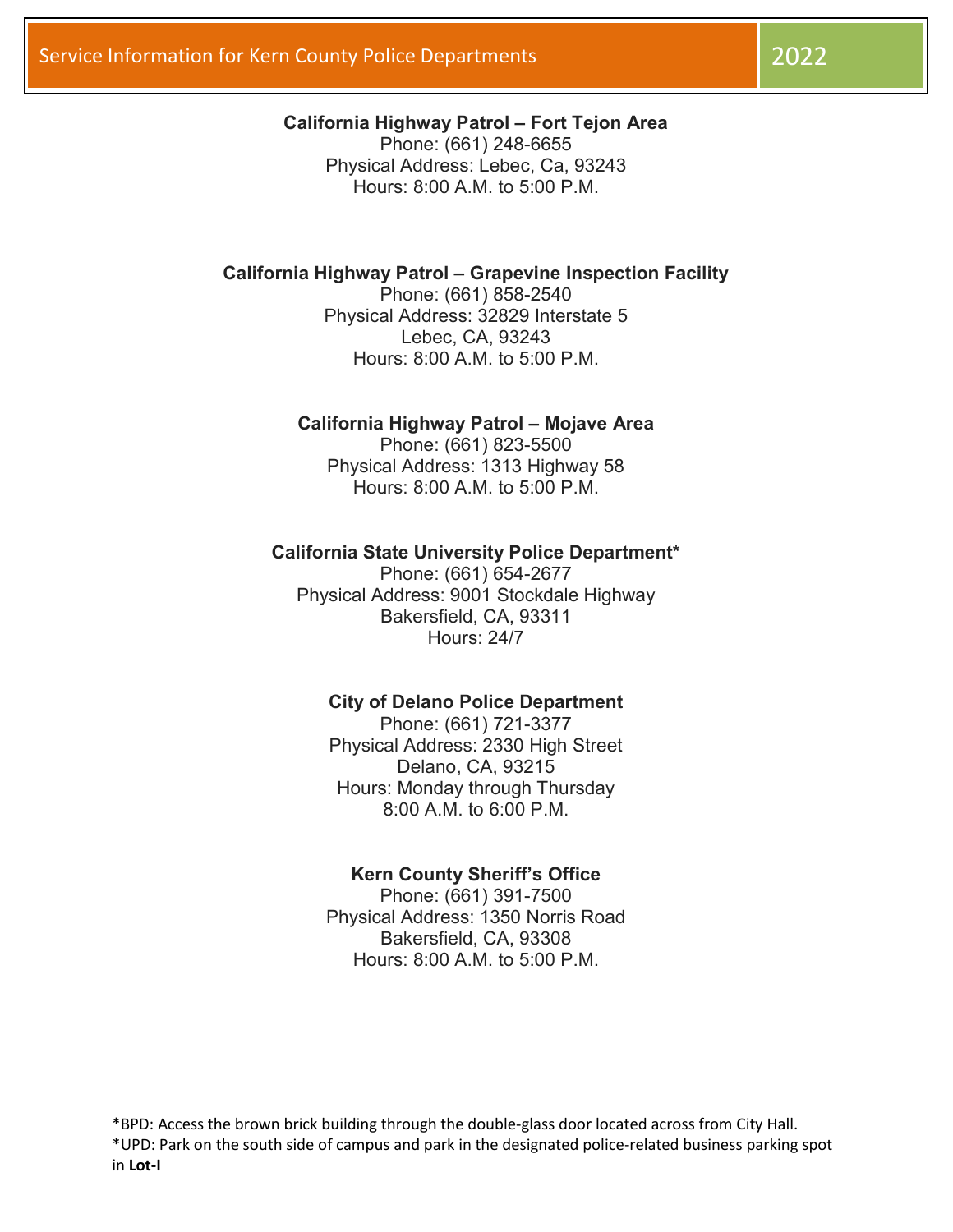# Kern High School District Police Department

Phone: (661) 827-3100 Physical Address: 5801 Sundale Ave. Bakersfield, CA, 93309 Hours: Monday through Friday 7:30 A.M. to 4:30 P.M.

## Ridgecrest Police Department

Phone: (760) 499-5100 Physical Address: 100 W California Avenue Ridgecrest, CA 935555 Hours: Monday through Friday  $8:00 A M to 5:00 P M$ 

## Shafter Police Department

Phone: (661) 746-8500 Physical Address: 201 Central Valley Highway Hours: Monday through Friday 7:00 A.M. to 3:00 P.M.

# Stallion Springs Police Department

Phone: (661) 822-3268 Physical Address: 27800 Stallion Springs Drive Hours: Monday through Friday 8:00 A.M. to 12:00 P.M., 1:00-4:15 P.m.

### Taft Police Department

Phone: (661) 763-3101 Physical Address: 320 Commerce Way Taft, CA, 93268 Hours: Monday through Friday 7:30 A.M. to 4:30 P.M.

## Tehachapi Police Department

Phone: (661) 822-2222 Physical Address: 220 West C St Tehachapi, CA, 93561 Hours:

\*BPD: Access the brown brick building through the double-glass door located across from City Hall. \*UPD: Park on the south side of campus and park in the designated police-related business parking spot in Lot-I